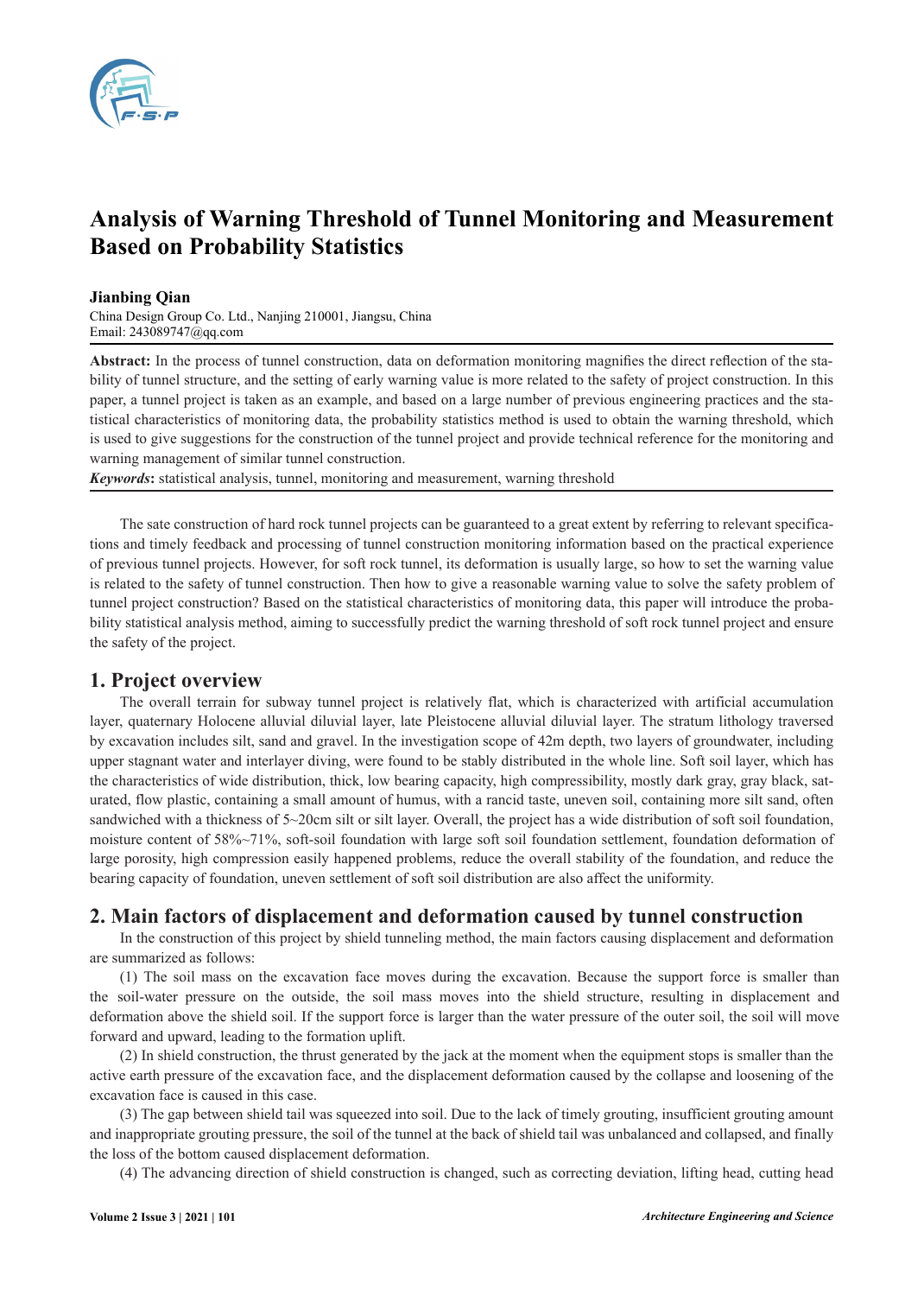and so on, which also leads to the loss of the ground floor. The original designed axis of shield construction is increasingly offset from the actual axis of construction, and finally leads to the increase of stratum loss.

(5) Because of shield construction measures adopted in the precipitation. In the normal tunneling process, frequent water plugging, drainage and precipitation lead to changes in the original static water level of the stratum, and the final water level of the funnel surface increases the soil stress of the original water-bearing stratum, which is equivalent to increasing the load on the soil layer, resulting in soil consolidation settlement.

## **3. Probability statistics of tunnel displacement and deformation monitoring data**

#### **3.1 Historical data of longitudinal displacement and deformation measurement**

This paper is mainly conducted on the prediction of displacement deformation, so the displacement deformation and uplift data in the construction process of shield tunneling method are selected to carry out the research. Table 1 shows the displacement and deformation information collected from the observation of the two sections of this section. It is found that neither section presents a single change, and both subsidence and uplift exist. In order to better describe the change rules of the two sections, the piecewise function is used to represent the uplift section, and the cubic polynomial is used to fit the uplift section. The equation for regression analysis of the settlement section is as follows.

Equation of the first section of surface subsidence curve are as follows:

$$
S = 0.0005x^3 - 0.0048x^2 - 0.2155x + 0.42 \quad x < 8.5 \tag{1}
$$

$$
S = -6.27[1 - e^{-0.0298(x - 8.5)}] - 1.48 \quad (x \ge 8.5)
$$
 (2)

The Surface subsidence curve equation of the second section:

$$
S = -5.36[1 - e^{-0.029(x - 7.7)}] - 3.32 \quad (x < 7.7)
$$
\n(3)

$$
S = -5.36[1 - e^{-0.029(x - 7.7)}] - 3.32 \quad (x \ge 7.7)
$$
\n(4)

| Table 1. Displacement and deformation Tables of measuring points on two midlines of sections |  |  |  |  |
|----------------------------------------------------------------------------------------------|--|--|--|--|
|                                                                                              |  |  |  |  |

| Distance from excavation surface to<br>measuring point (m) | Displacement and deformation of the first<br>section (mm) | Displacement and deformation of second<br>section (mm) |
|------------------------------------------------------------|-----------------------------------------------------------|--------------------------------------------------------|
| $-20$                                                      | $-1.28$                                                   | $-0.48$                                                |
| $-10$                                                      | 1.69                                                      | $-1.22$                                                |
|                                                            | 0.43                                                      | $-2.85$                                                |
| 20                                                         | $-3.92$                                                   | $-5.24$                                                |
| 40                                                         | $-5.65$                                                   | $-6.31$                                                |
| 60                                                         | $-6.14$                                                   | $-7.56$                                                |
| 80                                                         | $-6.71$                                                   | $-8.13$                                                |
| 90                                                         | $-7.15$                                                   | $-8.26$                                                |
| 100                                                        | $-7.45$                                                   | $-8.41$                                                |
| 120                                                        | $-7.51$                                                   | $-8.62$                                                |

#### **3.2 Process of probability statistics**

Based on the historical monitoring and measurement data of the tunnel project as a reference, probabilistic statistics method is used to obtain the early warning threshold of displacement rate. The specific operation process is as follows:

The first step is to classify the historical data from the previous monitoring of the tunnel, including vault subsidence and peripheral convergence, and record the rate value.

The second step is to sort the displacement rate in a descending manner, and record the new variable of test times, which is denoted as times by  $N_i$ , and the test value  $N_i = 1$ .

In the third step, the displacement rate values that have been sorted are divided into several deformation segments in a ascending manner, and the *N<sub>i</sub>* values of each displacement deformation segment are statistically analyzed. Generally speaking,  $N_i \geq 1$  is demonstrated.  $N_i$  will be taken as the ordinate, and the displacement deformation value is taken as the horizontal coordinate. The histogram drawn represents the occurrence times of a certain level of deformation (see Figure 1).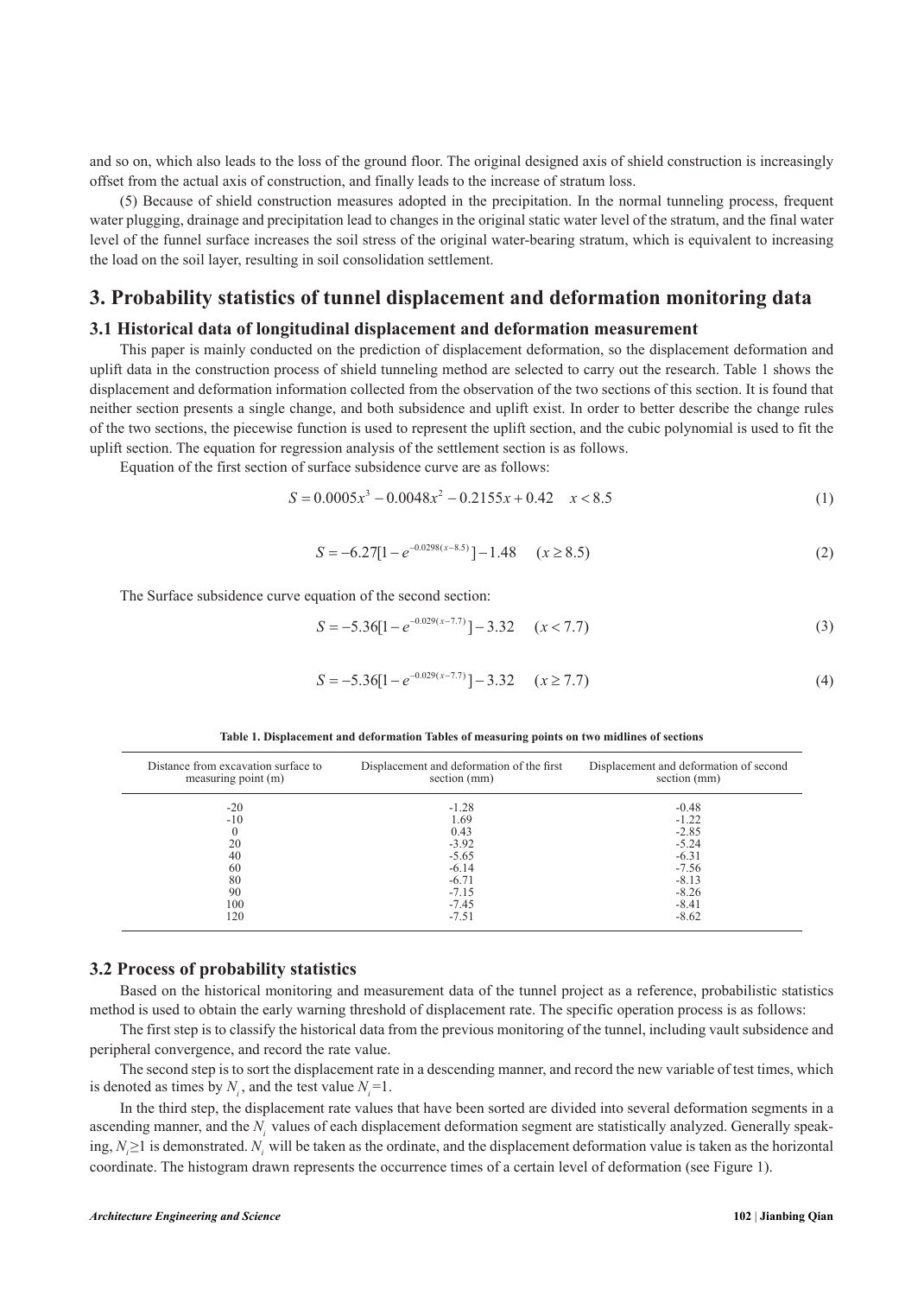Later on, the center point of each histogram in the displacement rate histogram represents the deformation value, and the distribution curve of available scatter points is drawn without changing the ordinate *Ni* (see Figure 2). In this case, N value can be obtained by removing the subscript i from the coordinate N<sub>i</sub>, which represents the measured times less than a certain deformation.



**Figure 1. Statistical histogram of displacement deformation rate data**



**Figure 2. Statistical distribution curve of displacement deformation rate**

Finally, by dividing the total measured times with the ordinate values, the probability distribution graph can be obtained, which represents the incidence rate when the deformation is greater than a certain amount. Although the two graphs have the same curve shape, the physical meaning of the two graphs has changed. The graph can also be transformed into a statistical list to calculate the probability of exceeding the value under a certain displacement rate value as a reference displacement rate warning threshold.

## **4. Recommended probability statistics method in the application of early warning threshold in this project**

#### **4.1 Analysis of probability and statistical data**

According to the above method, the monitoring data of historical displacement and deformation were collected and sorted out, and the probability statistics of 650 data of maximum settlement displacement rate were conducted. According to the above steps, the statistics and inductive analysis were carried out, and the maximum displacement rate of historical vault settlement was obtained by taking the vault settlement as an example (see Table 2).

| Table 2. Maximum uisplacement rate of mstorical vault settlement                                                            |                                                    |                                                |                                                                    |  |  |
|-----------------------------------------------------------------------------------------------------------------------------|----------------------------------------------------|------------------------------------------------|--------------------------------------------------------------------|--|--|
| Historical maximum settlement<br>displacement rate $\text{(mm/d)}$                                                          | The number of section                              | Percentage $(\% )$                             | Cumulative percentage $(\% )$                                      |  |  |
| < 2.5<br>$2.5 - 5$<br>$5 - 7.5$<br>$7.5 \sim 10$<br>$10 - 12.5$<br>$12.5 - 15$<br>$15 - 17.5$<br>$17.5 - 20$<br>$20 - 22.5$ | 66<br>338<br>134<br>55<br>20<br>15<br>9<br>10<br>8 | 10<br>51.6<br>20.5<br>8.2<br>2.8<br>1.4<br>1.6 | 10<br>61.6<br>81.8<br>89.8<br>92.6<br>94.8<br>95.8<br>97.2<br>98.3 |  |  |
| $22.5 - 25$<br>$25 - 30$<br>>30                                                                                             |                                                    | 0.9<br>0.6<br>0.6                              | 100<br>99.6<br>100                                                 |  |  |

**Table 2. Maximum displacement rate of historical vault settlement**